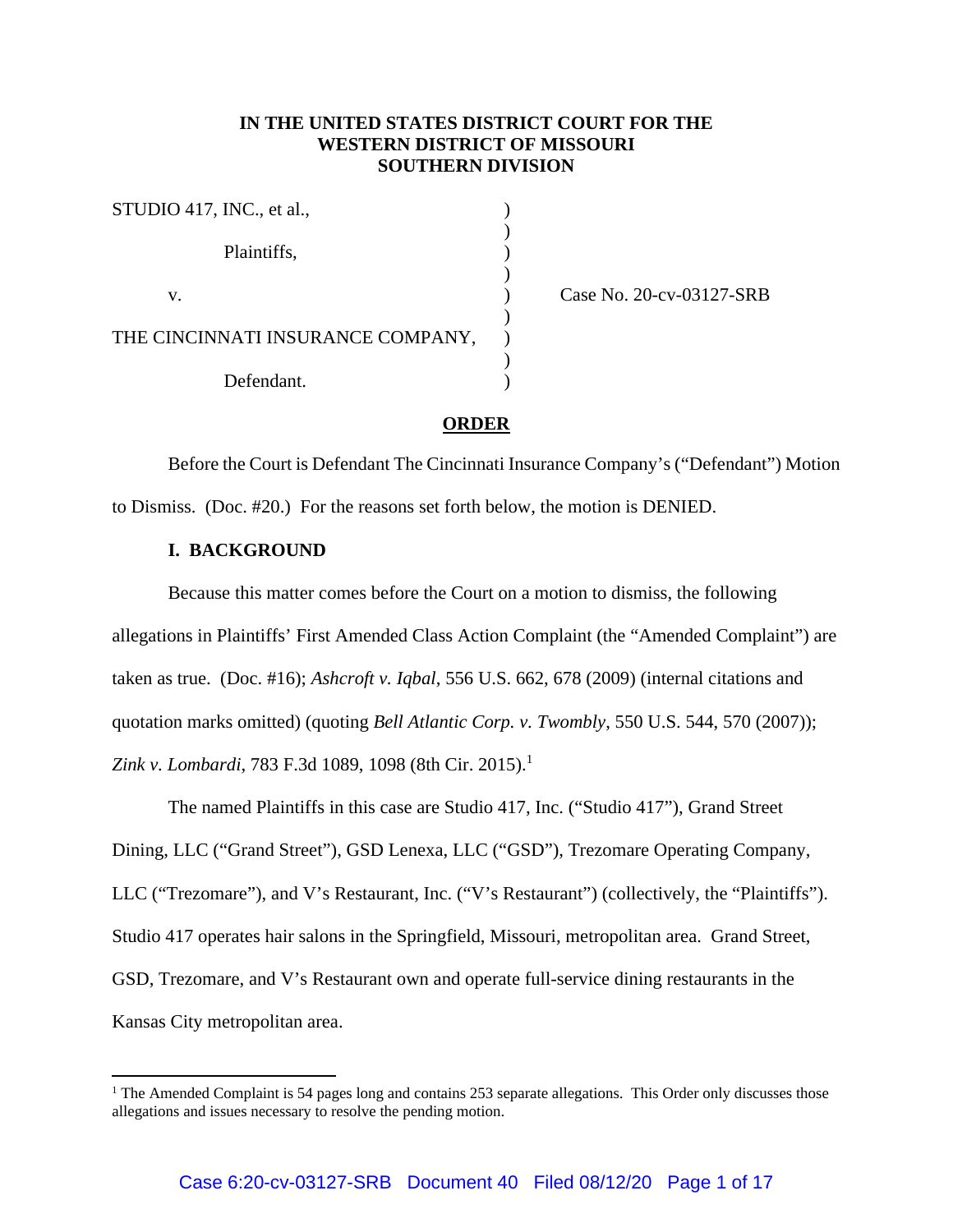Plaintiffs purchased "all-risk" property insurance policies (the "Policies") from Defendant for their hair salons and restaurants. (Doc. #1-1, \mn 26.) All-risk policies cover all risks of loss except for risks that are expressly and specifically excluded. The Policies include a Building and Personal Property Coverage Form and Business Income (and Extra Expense) Coverage Form. Defendant issued each Plaintiff a separate policy, and all were in effect during the applicable time period. The parties agree that the Policies contain the same relevant language.

 The Policies provide that Defendant would pay for "direct 'loss' unless the 'loss' is excluded or limited" therein. (Doc. #16, ¶ 27.) A "Covered Cause of Loss" "is defined to mean accidental [direct] physical loss *or* accidental [direct] physical damage." (Doc. #16, ¶ 31) (emphasis supplied); (Doc. #1-1, pp. 24, 57.)<sup>2</sup> The Policies do not define "physical loss" or "physical damage." The Policies also "do not include, and are not subject to, any exclusion for losses caused by viruses or communicable diseases." (Doc. #16, ¶ 13.) A loss, as defined above, is a prerequisite to invoke the different types of coverage sought in this lawsuit. (*See* Doc. #21, p. 15.) These coverages are set forth below.

First, the Policies provide for Business Income coverage. Under this coverage,

Defendant agreed to:

pay for the actual loss of 'Business Income' . . . you sustain due to the necessary 'suspension' of your 'operations' during the 'period of restoration.' The suspension must be caused by direct 'loss' to property at a 'premises' caused by or resulting from any Covered Cause of Loss.

(Doc. #1-1, pp. 37-38.)

Second, the Policies provide "Civil Authority" coverage. This coverage applies to:

the actual loss of 'Business Income' sustained 'and necessary Extra Expense' sustained 'caused by action of civil authority that prohibits access to' the Covered

<sup>&</sup>lt;sup>2</sup> All page numbers refer to the pagination automatically generated by CM/ECF.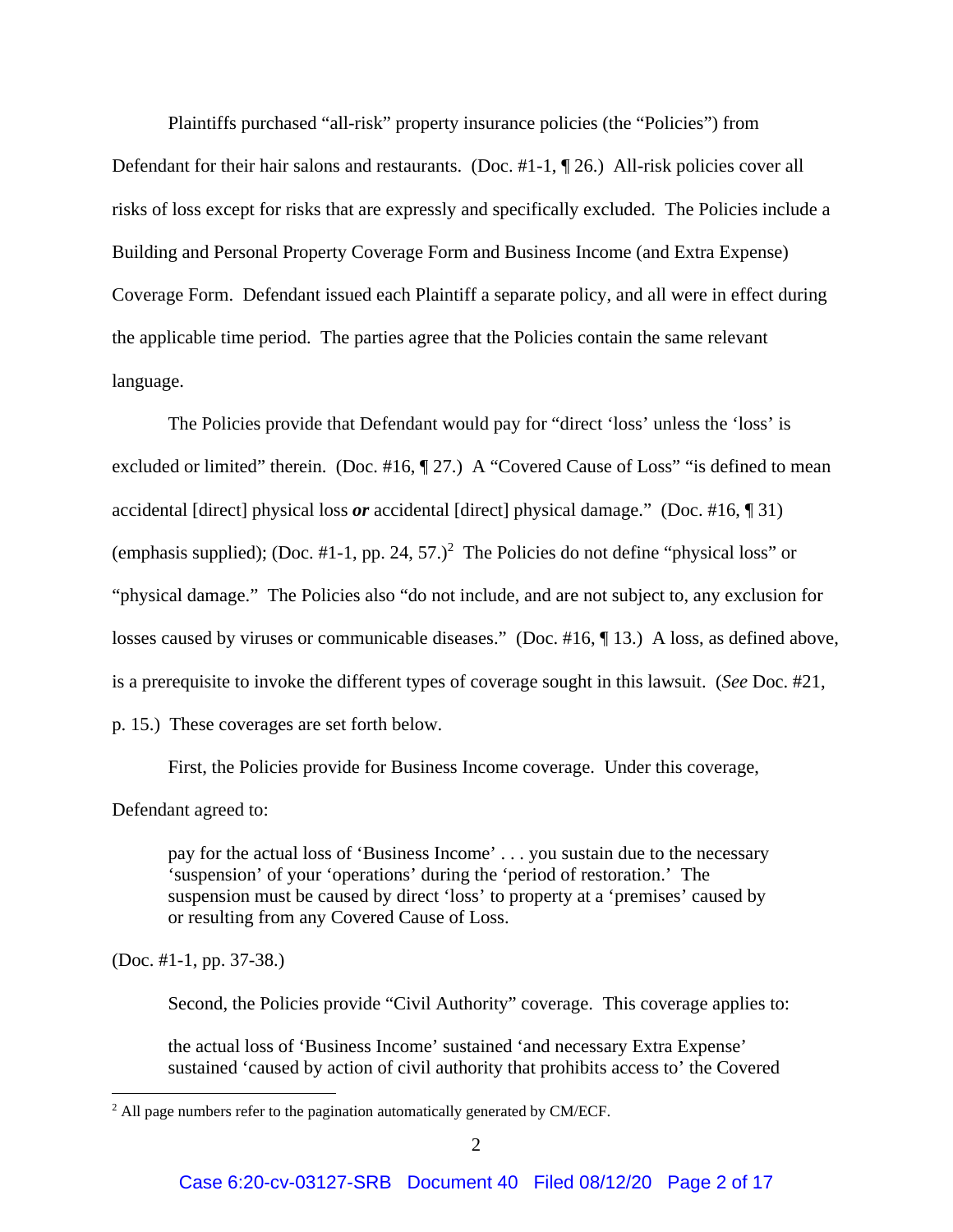Property when a Covered Cause of Loss causes direct damage to property other than the Covered Property, the civil authority prohibits access to the area immediately surrounding the damaged property, and 'the action of civil authority is taken in response to dangerous physical conditions resulting from the damage or continuation of the Covered Cause of Loss that caused the damage[.]'

(Doc. #16, ¶ 42.)

Third, the Policies provide "Ingress and Egress" coverage. This coverage is specified as

follows:

We will pay for the actual loss of 'Business Income' you sustain and necessary Extra Expense you sustain caused by the prevention of existing ingress or egress at a 'premises' shown in the Declarations due to direct 'loss' by a Covered Cause of Loss at a location contiguous to such 'premises.' However, coverage does not apply if ingress or egress from the 'premises' is prohibited by civil authority.

(Doc. #1-1, p. 95.)

 Fourth, the Policies provide "Dependent Property" coverage. This coverage applies if the insured suffers a loss of Business Income because of a suspension of its business "caused by direct 'loss' to 'dependent property.'" (Doc. #1-1, pp. 63-64.) "Dependent property means property operated by others whom [the insured] depend[s] on to . . . deliver materials or services to [the insured] . . . [a]ccept [the insured's] products or services . . . [and] [a]ttract customers to [the insured's] business." (Doc.  $\#1-1$ , p. 64.)

 Finally, the Policies provide what is commonly known as "Sue and Labor" coverage. In relevant part, the Policies require the insured to "take all reasonable steps to protect the Covered Property from further damage," and to keep a record of expenses incurred to protect the Covered Property for consideration in the settlement of the claim. (Doc. #1-1, pp. 49-50.) The Policies do not exclude or limit losses from viruses, pandemics, or communicable diseases. (Doc. #16, ¶ 28.)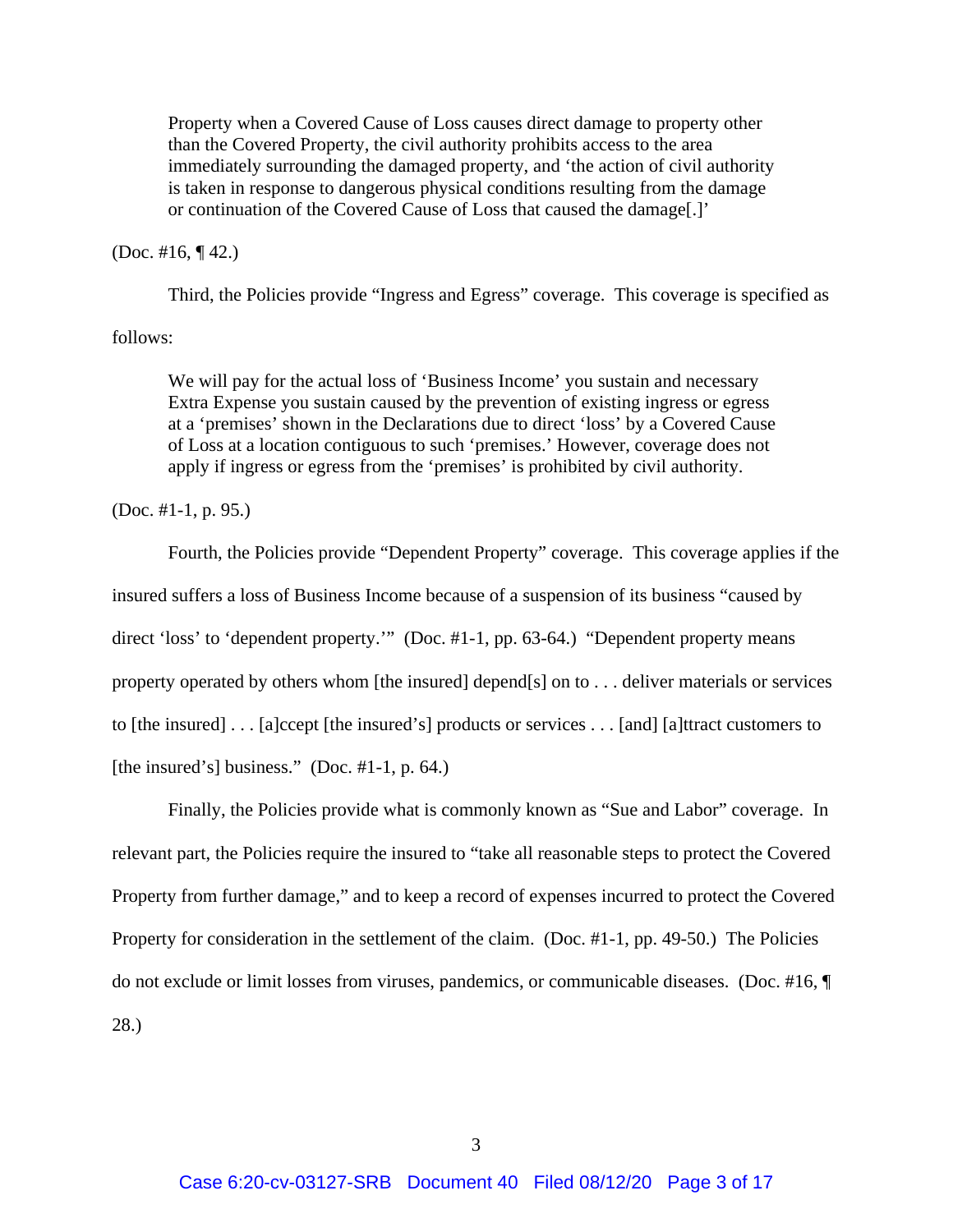Plaintiffs seek coverage under the Policies for losses caused by the Coronavirus ("COVID-19") pandemic. Plaintiffs allege that over the last several months, it is likely that customers, employees, and/or other visitors to the insured properties were infected with COVID-19 and thereby infected the insured properties with the virus. (Doc. #1-1, ¶ 60.) Plaintiffs allege that COVID-19 "is a physical substance," that it "live[s] on" and is "active on inert physical surfaces," and is "emitted into the air." (Doc. #16,  $\P$  47, 49-60.) Plaintiffs further allege that the presence of COVID-19 "renders physical property in their vicinity unsafe and unusable," and that they "were forced to suspend or reduce business at their covered premises." (Doc. #1-1, ¶¶ 14, 58, 102.)

In response to the COVID-19 pandemic, civil authorities in Missouri and Kansas issued orders requiring the suspension of business at various establishments, including Plaintiffs' businesses (the "Closure Orders"). The Closure Orders "have required and continue to require Plaintiffs to cease and/or significantly reduce operations at, and . . . have prohibited and continue to prohibit access to, the[ir] premises." (Doc. #16, ¶¶ 106-107.) Plaintiffs allege that the presence of COVID-19 and the Closure Orders caused a direct physical loss or direct physical damage to their premises "by denying use of and damaging the covered property, and by causing a necessary suspension of operations during a period of restoration." (Doc. #16, ¶¶ 102.) Plaintiffs allege that their losses are covered by the Business Income, Civil Authority, Ingress and Egress, Dependent Property, and Sue and Labor coverages discussed above. (Doc. #16, ¶¶ 103-108.) Plaintiffs provided Defendant notice of their losses, but Defendant denied the claims. (Doc. #16, ¶¶ 110-115.)

 On April 27, 2020, Plaintiffs filed this lawsuit against Defendant. The Amended Complaint asserts claims for a declaratory judgment and for breach of contract based on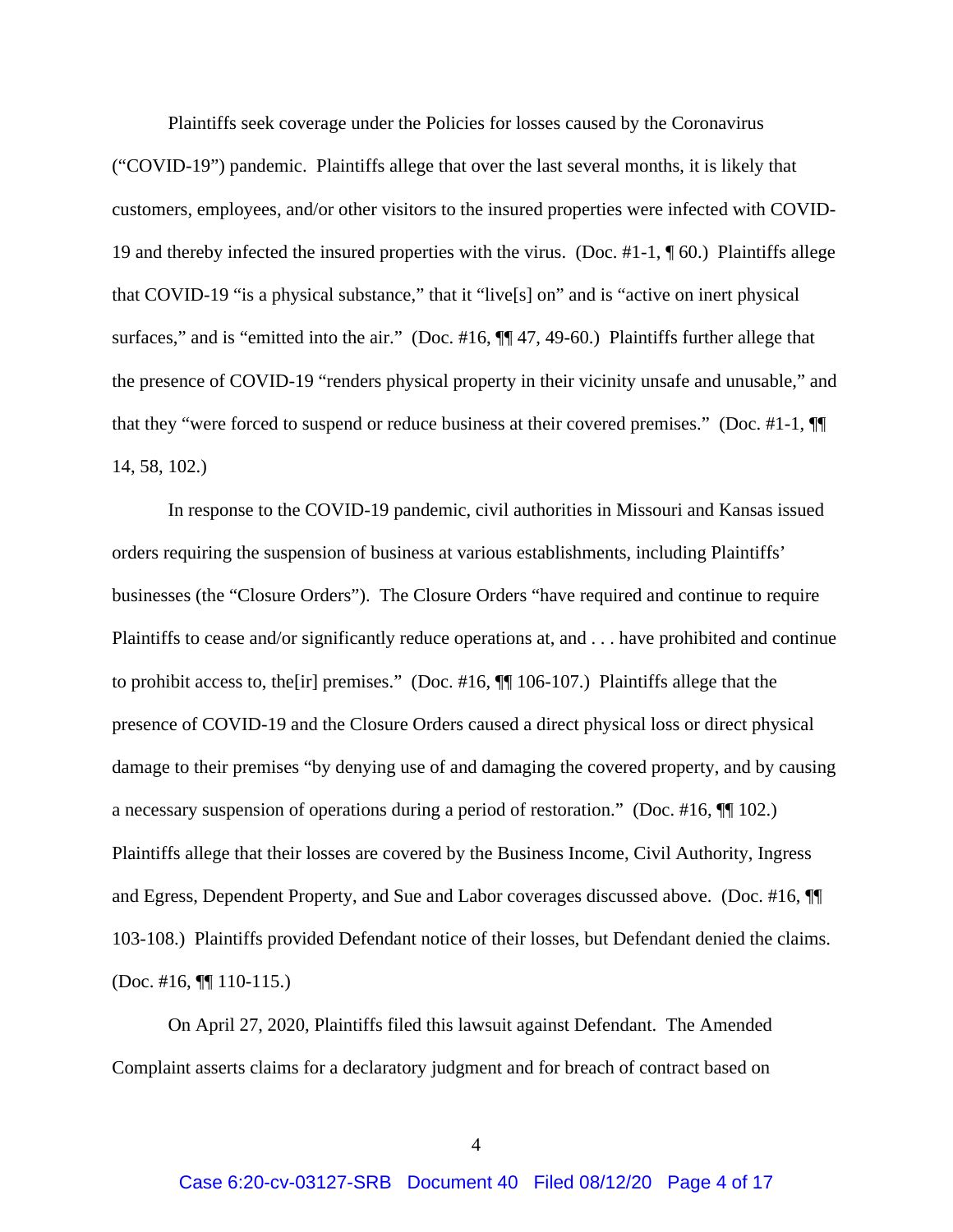Business Income coverage (Counts I, II), Extra Expense coverage (Counts III, IV), Dependent Property coverage (Counts V, VI), Civil Authority coverage (Counts VII, VIII), Extended Business Income coverage (Counts IX, X), Ingress and Egress coverage (Counts XI, XII), and Sue and Labor coverage (Counts XIII, XIV). The Amended Complaint also seeks class certification for 14 nationwide classes (one for each cause of action) and a Missouri Subclass that consists of "all policyholders who purchased one of Defendant's policies in Missouri and were denied coverage due to COVID-19." (Doc. #16, ¶¶ 117-125; *see also* Doc. #21, pp. 12-13.)

 Defendant responded to the Amended Complaint by filing the pending motion to dismiss under Federal Rule of Civil Procedure 12(b)(6). Defendant's overarching argument is that the Policies provide coverage "only for income losses tied to physical damage to property, not for economic loss caused by governmental or other efforts to protect the public from disease . . . the same direct physical loss requirement applies to all the coverages for which Plaintiffs sue." (Doc. #21, p. 8.) Even if a loss is adequately alleged, Defendant argues that the Amended Complaint fails to state a claim as to each type of coverage at issue. Plaintiffs oppose the motion, and the parties' arguments are addressed below.

#### **II. LEGAL STANDARD**

Rule 12(b)(6) provides that a defendant may move to dismiss for "failure to state a claim upon which relief can be granted." Fed. R. Civ. P. 12(b)(6). "To survive a motion to dismiss, a complaint must contain sufficient factual matter, accepted as true, to state a claim to relief that is plausible on its face." *Iqbal*, 556 U.S. at 678 (quoting *Twombly*, 550 U.S. at 570). "A claim has facial plausibility when the plaintiff pleads factual content that allows the court to draw the reasonable inference that the defendant is liable for the misconduct alleged." *Ash v. Anderson Merchs., LLC*, 799 F.3d 957, 960 (8th Cir. 2015) (quoting *Iqbal*, 556 U.S. at 678). When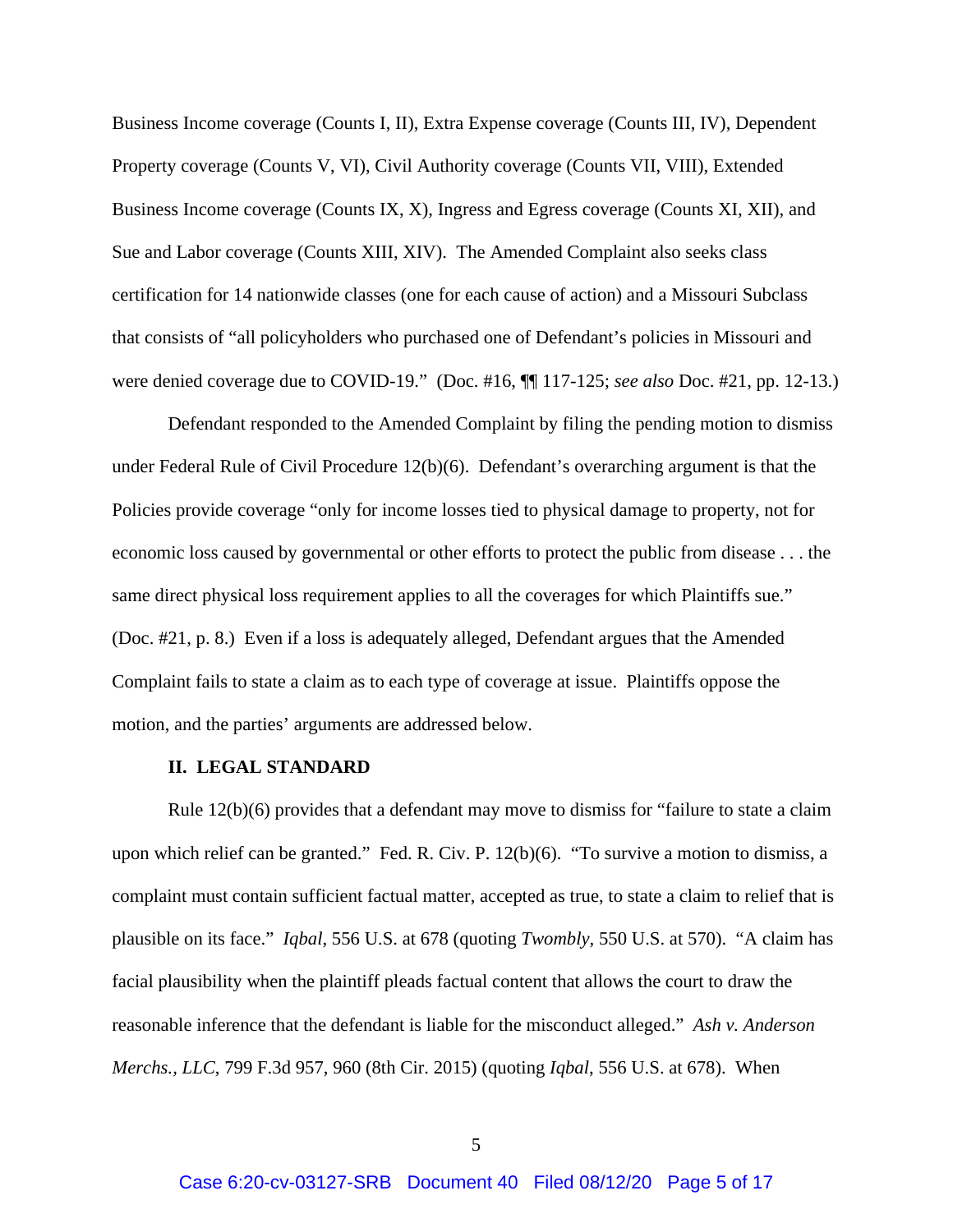deciding a motion to dismiss, "[t]he factual allegations of a complaint are assumed true and construed in favor of the plaintiff, even if it strikes a savvy judge that actual proof of those facts is improbable." *Data Mfg., Inc. v. United Parcel Serv., Inc.*, 557 F.3d 849, 851 (8th Cir. 2009) (citations and quotations omitted).

Because this case is based on diversity jurisdiction, "state law controls the construction of [the] insurance policies[.]" *J.E. Jones Const. Co. v. Chubb & Sons, Inc.*, 486 F.3d 337, 340 (8th Cir. 2007). Under Missouri law, "[t]he interpretation of an insurance policy is a question of law to be determined by the Court." *Lafollette v. Liberty Mut. Fire Ins. Co.*, 139 F. Supp. 3d 1017, 1021 (W.D. Mo. 2015) (quoting *Mendota Ins. Co. v. Lawson*, 456 S.W.3d 898, 903 (Mo. App. W.D. 2015)).<sup>3</sup> "Missouri courts read insurance contracts 'as a whole and determine the intent of the parties, giving effect to that intent by enforcing the contract as written.'" *Id.* (citing *Thiemann v. Columbia Pub. Sch. Dist.*, 338 S.W.3d 835, 840 (Mo. App. W.D. 2011)). "Insurance policies are to be given a reasonable construction and interpreted so as to afford coverage rather than to defeat coverage." *Cincinnati Ins. Co. v. German St. Vincent Orphan Ass'n, Inc.*, 54 S.W.3d 661, 667 (Mo. App. E.D. 2001).

"Policy terms are given the meaning which would be attached by an ordinary person of average understanding if purchasing insurance." *Vogt v. State Farm Life Ins. Co.*, 963 F.3d 753, 763 (8th Cir. 2020) (applying Missouri law) (quotations omitted). When interpreting policy terms, "the central issue . . . is determining whether any ambiguity exists, which occurs where there is duplicity, indistinctness, or uncertainty in the meaning of the words used in the contract." *Id.* (quotations omitted). If the "insurance policies are unambiguous, they will be enforced as

<sup>&</sup>lt;sup>3</sup> Defendant notes that Kansas law may apply to one policy, but contends that Missouri and Kansas law are indistinguishable for purposes of the pending motion. (Doc. #21, p. 13 n.10.) Plaintiffs do not challenge this assertion. For purposes of this Order, the Court assumes that Missouri law applies.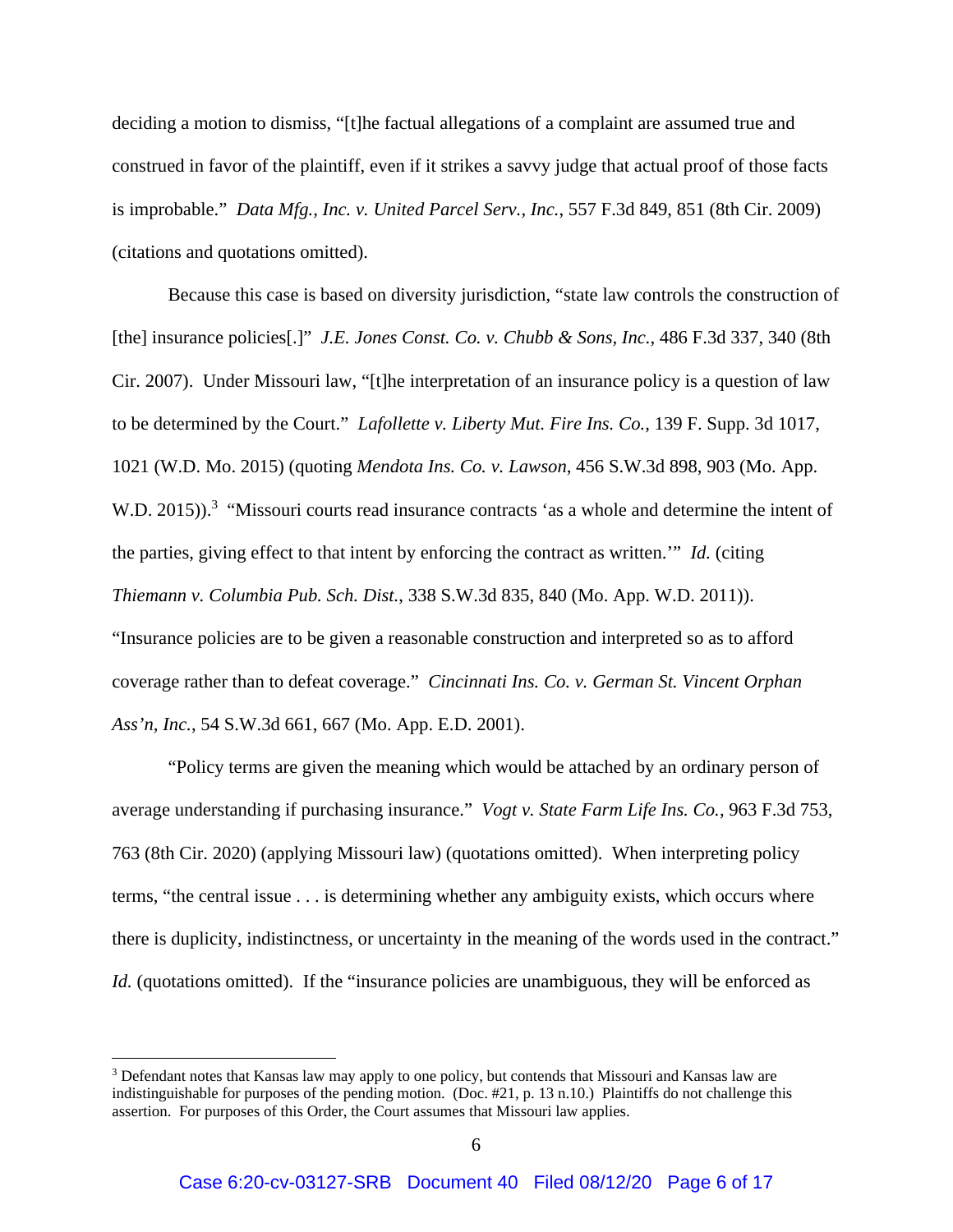written absent a statute or public policy requiring coverage. If the language is ambiguous, it will be construed against the insurer." *Id.* (quotations omitted).

#### **III. DISCUSSION**

#### **A. Plaintiffs Have Adequately Alleged a Direct "Physical Loss" Under the Policies.**

 Defendant's first argument is that Plaintiffs have not adequately pled a "physical loss" as required by the Policies. (Doc. # 21, pp. 7-8, 15-16, 19-25; Doc. #37, pp. 2-10.) Defendant argues that "direct physical loss requires actual, tangible, permanent, physical alteration of property." (Doc. #21, p. 19) (citing cases). Defendant claims that the Policies provide property insurance coverage, and "are designed to indemnify loss or damage to property, such as in the case of a fire or storm. [COVID-19] does not damage property; it hurts people." (Doc. #21, p. 7.) According to Defendant, the requirement of a tangible physical loss applies to—and precludes—each type of coverage sought in this case.

 In response, Plaintiffs agree that "physical loss" and "physical damage" are "the key phrases" in the Policies. (Doc. #31, p. 7.) However, Plaintiffs emphasize that the Policies expressly cover "physical loss *or* physical damage." (Doc. #31, p. 11) (emphasis supplied). This "necessarily means that either a 'loss' or 'damage' is required, and that 'loss' is distinct from 'damage.'" (Doc. #31, p. 11.) As such, Plaintiffs argue that Defendant's focus on an actual physical alteration ignores the coverage for a "physical loss." Plaintiffs further argue that Defendant could have defined "physical loss" and "physical damage," but failed to do so. Plaintiffs argue this case should not be disposed of on a motion to dismiss because "even if [Defendant's] interpretation of the policy language is reasonable . . . Plaintiffs' interpretation is also reasonable[.]" (Doc.  $\#31$ , p. 11.)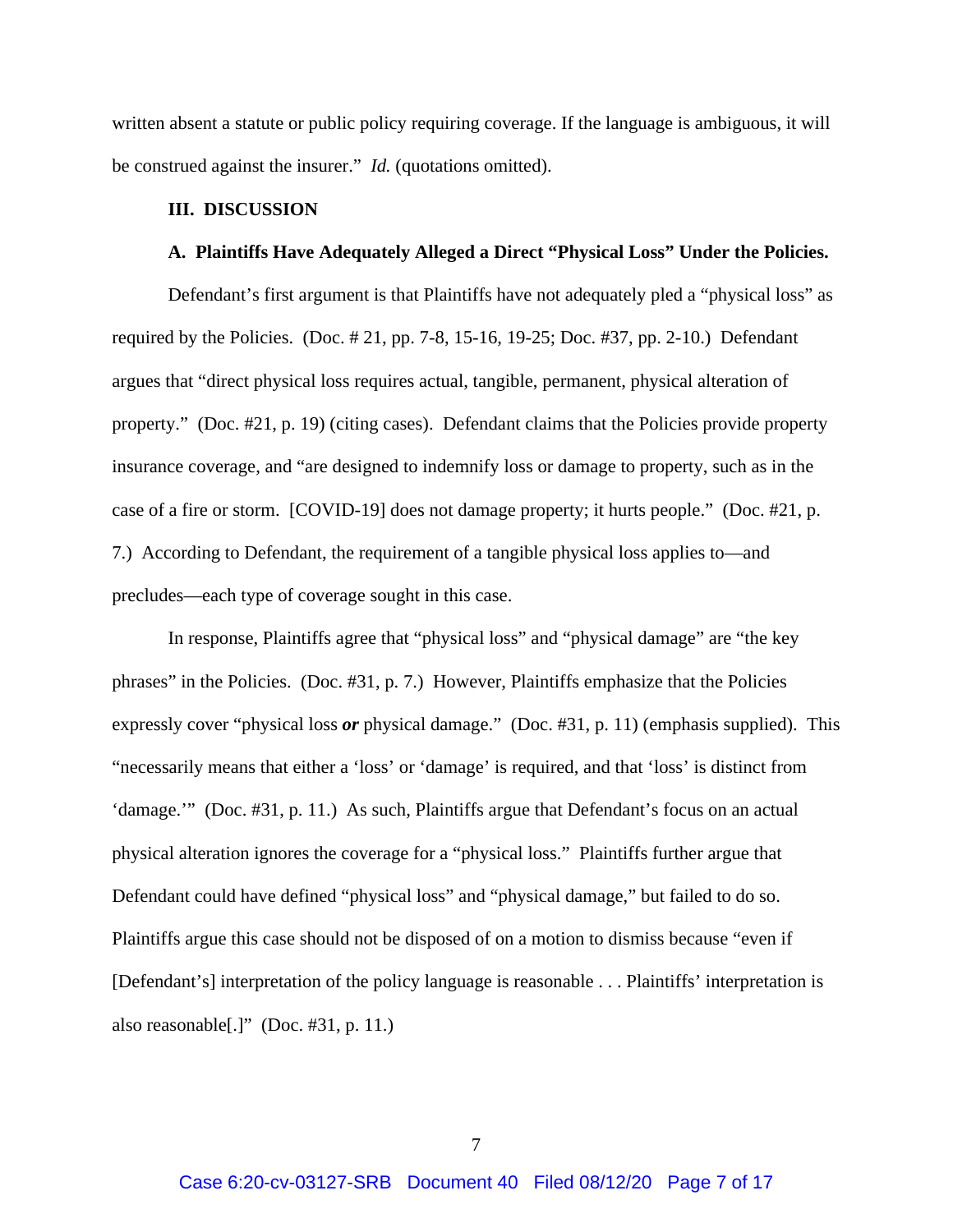Upon review of the record, the Court finds that Plaintiffs have adequately stated a claim for direct physical loss. First, because the Policies do not define a direct "physical loss" the Court must "rely on the plain and ordinary meaning of the phrase." *Vogt*, 963 F.3d at 763; *Mansion Hills Condo. Ass'n v. Am. Family Mut. Ins. Co.*, 62 S.W.3d 633, 638 (Mo. App. E.D. 2001) (recognizing that standard dictionaries should be consulted for determining ordinary meaning). The Merriam-Webster dictionary defines "direct" in part as "characterized by close logical, causal, or consequential relationship." Merriam-Webster, www.merriamwebster.com/dictionary/direct (last visited August 12, 2020). "Physical" is defined as "having material existence: perceptible especially through the senses and subject to the laws of nature." Merriam-Webster, www.merriam-webster.com/dictionary/physical (last visited August 12, 2020). "Loss" is "the act of losing possession" and "deprivation." Merriam-Webster, www.merriam-webster.com/dictionary/loss (last visited August 12, 2020).

 Applying these definitions, Plaintiffs have adequately alleged a direct physical loss. Plaintiffs allege a causal relationship between COVID-19 and their alleged losses. Plaintiffs further allege that COVID-19 "is a physical substance," that it "live[s] on" and is "active on inert physical surfaces," and is also "emitted into the air." (Doc. #16, ¶¶ 47, 49-60.) COVID-19 allegedly attached to and deprived Plaintiffs of their property, making it "unsafe and unusable, resulting in direct physical loss to the premises and property." (Doc. #16, ¶ 58.) Based on these allegations, the Amended Complaint plausibly alleges a "direct physical loss" based on "the plain and ordinary meaning of the phrase." *Vogt*, 963 F.3d at 963.

 Second, the Court "must give meaning to all [policy] terms and, where possible, harmonize those terms in order to accomplish the intention of the parties." *Macheca Transp. v. Philadelphia Indem. Ins. Co.*, 649 F.3d 661, 669 (8th Cir. 2011) (applying Missouri law). Here,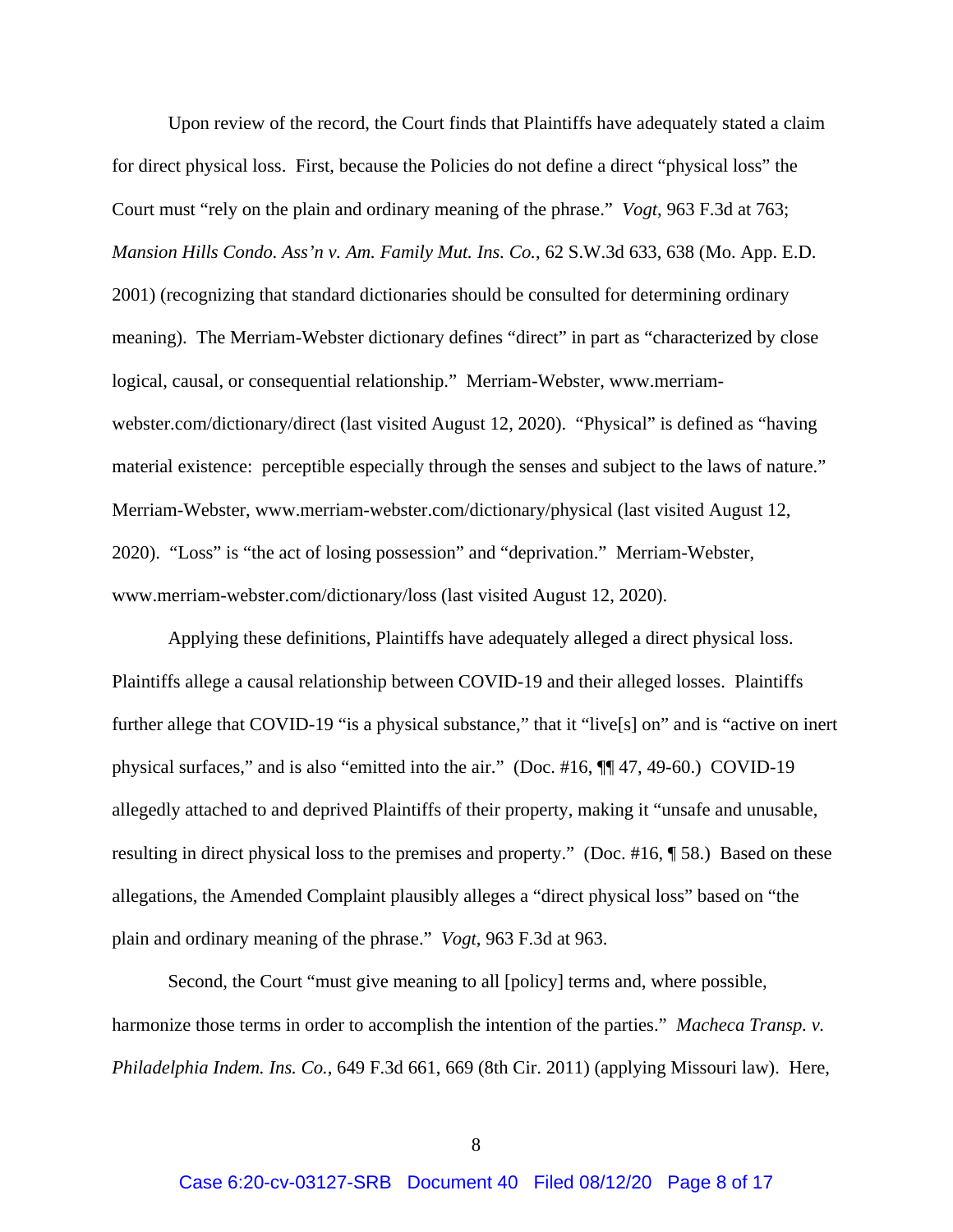the Policies provide coverage for "accidental physical loss *or* accidental physical damage." (Doc. #1-1, p. 57) (emphasis supplied). Defendant conflates "loss" and "damage" in support of its argument that the Policies require a tangible, physical alteration. However, the Court must give meaning to both terms. *See Nautilus Grp., Inc. v. Allianz Global Risks US*, No. C11- 5281BHS, 2012 WL 760940, at \* 7 (W.D. Wash. Mar. 8, 2012) (stating that "if 'physical loss' was interpreted to mean 'damage,' then one or the other would be superfluous").

 The Court's finding that Plaintiffs have adequately stated a claim is supported by case law. In *Hampton Foods, Inc. v. Aetna Cas. & Sur. Co.*, 787 F.2d 349 (8th Cir. 1986), the relevant provision provided that "[t]his policy insures against loss of or damage to the property insured . . . resulting from all risks of direct physical loss[.]" *Id.* at 351. Applying Missouri law, the Eighth Circuit found this provision was ambiguous and affirmed the district court's decision that it covered "any loss or damage due to the *danger* of direct physical loss[.]" *Id.* at 352 (emphasis in original).

 In *Mehl v. The Travelers Home & Marine Ins. Co.*, Case No. 16-CV-1325-CDP (E.D. Mo. May 2, 2018), the plaintiff discovered brown recluse spiders in his home. *Id.* at p. 1. The plaintiff unsuccessfully attempted to eliminate the spiders, and then left the home. *Id.* The plaintiff considered the property uninhabitable and filed a claim under his homeowners insurance policy for loss of use of the property. *Id.* After his insurance company denied the claim, the plaintiff filed suit for breach of contract. The insurance company moved for summary judgment and argued that the policy only covered "direct physical loss" which required "actual physical damage." *Id.* at p. 2.

*Mehl* rejected this argument. As in this case, the *Mehl* policy did not define "physical loss" and the insurance company "point[ed] to no language in the policy that would lead a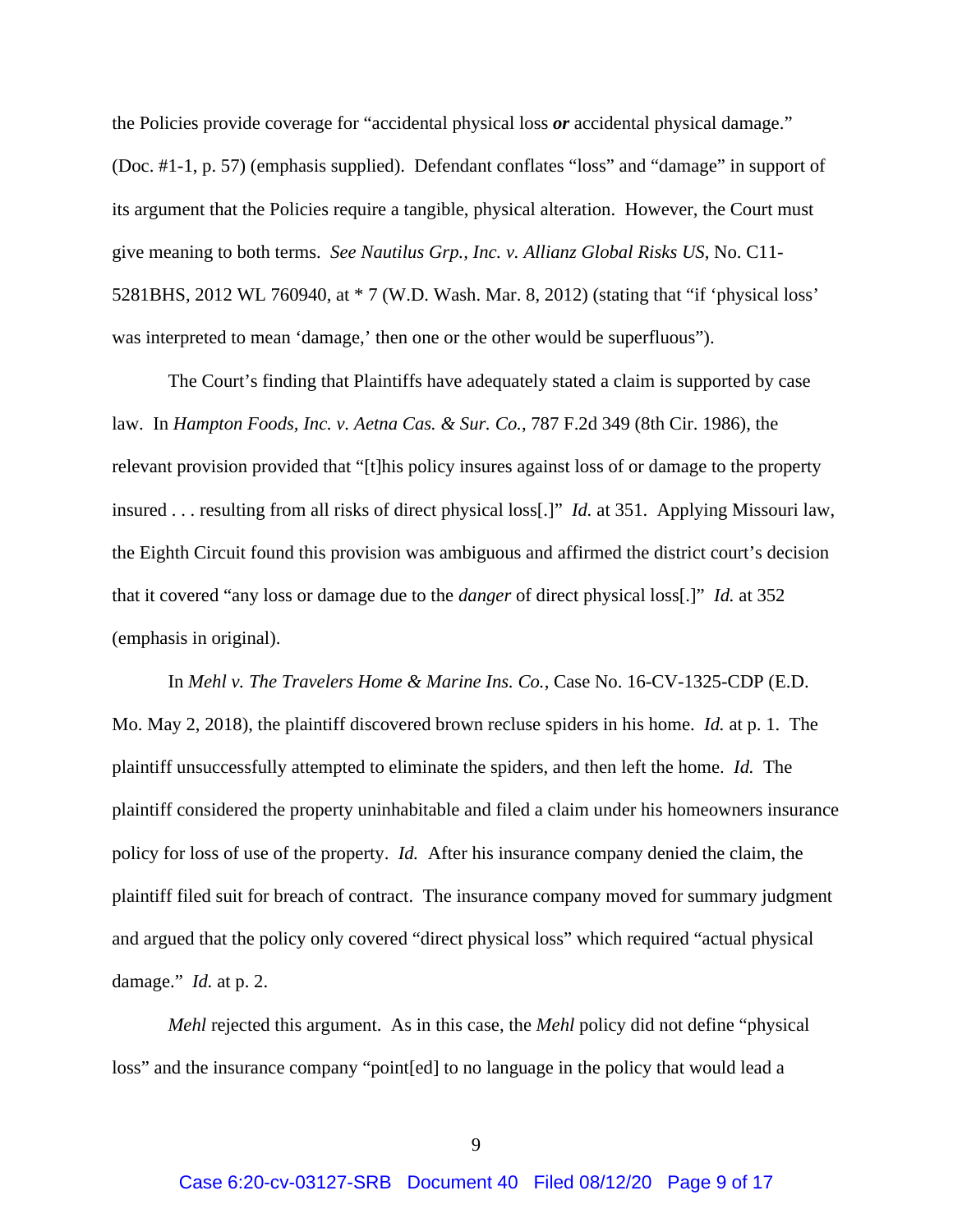reasonable insured to believe that actual physical damage is required for coverage." *Id.*  Although the policy in *Mehl* provided coverage for "loss of use," *Mehl* supports the conclusion that "physical loss" is not synonymous with physical damage. *Id.*

 Other courts have similarly recognized that even absent a physical alteration, a physical loss may occur when the property is uninhabitable or unusable for its intended purpose. *See Port Auth. of New York and New Jersey v. Affiliated FM Ins. Co.*, 311 F.3d 226, 236 (3d Cir. 2002) (affirming denial of coverage but recognizing that "[w]hen the presence of large quantities of asbestos in the air of a building is such as to make the structure uninhabitable and unusable, then there has been a distinct [physical] loss to its owner"); *Prudential Prop. & Cas. Ins. Co. v. Lilliard-Roberts*, CV–01–1362–ST, 2002 WL 31495830, at \* 9 (D. Or. June 18, 2002) (citing case law for the proposition that "the inability to inhabit a building [is] a 'direct, physical loss' covered by insurance"); *General Mills, Inc. v. Gold Medal Ins. Co.*, 622 N.W.2d 147, 152 (Minn. Ct. App. 2001) ("We have previously held that direct physical loss can exist without actual destruction of property or structural damage to property; it is sufficient to show that insured property is injured in some way.").

 To be sure, and as argued by Defendant, there is case law in support of its position that physical tangible alteration is required to show a "physical loss." (Doc. #21, pp. 19-25; Doc. #37, pp. 3-10.)<sup>4</sup> However, Plaintiffs correctly respond that these cases were decided at the summary judgment stage, are factually dissimilar, and/or are not binding. For example, Defendant argues that "[a] seminal case concerning the direct physical loss requirement is *Source Food Tech., Inc. v. U.S. Fid. & Guar. Co.*, 465 F.3d 834 (8th Cir. 2006)." (Doc. #21, pp.

<sup>4</sup> *See also* Scott G. Johnson, "*What Constitutes Physical Loss or Damage in a Property Insurance Policy?*" 54 Tort Trial & Ins. Prac. L.J. 95, 96 (2019) ("[W]hen the insured property's structure is unaltered, at least to the naked eye . . . [c]ourts have not uniformly interpreted the physical loss or damage requirement[.]")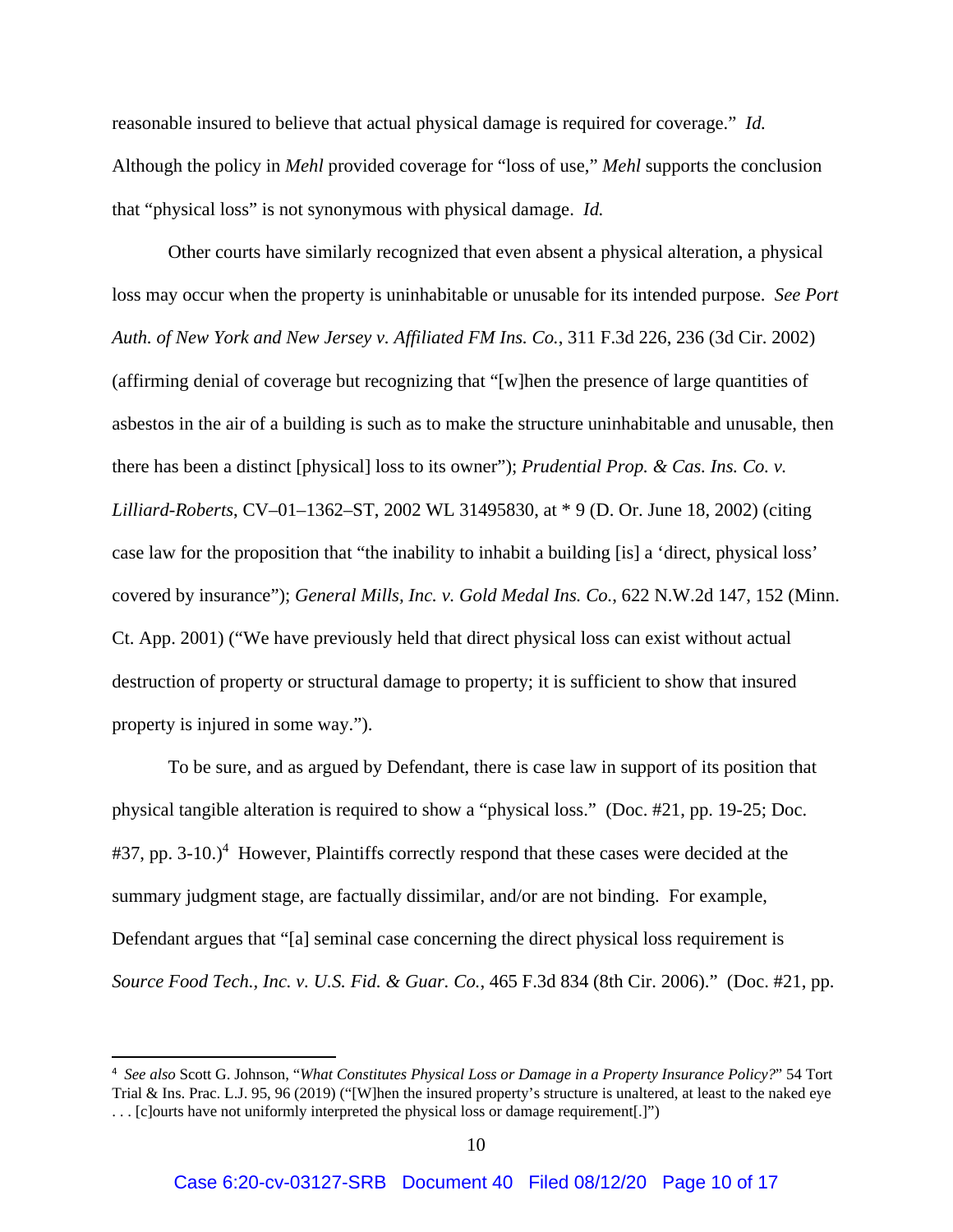19-20.) However, *Source Food* was decided in the summary judgment context and under Minnesota law. *Source Food*, 465 F.3d at 834-36. Moreover, the facts of *Source Foods* are distinguishable. In that case, the insured's beef was not allowed to cross from Canada into the United States because of an embargo related to mad cow disease. *Id.* at 835. Because of the embargo, the insured was unable to fill orders and had to find a new supplier. Importantly, there was no evidence that the beef was actually contaminated. *Id.*

The insured sought coverage based on a provision requiring "direct physical loss to

property." The district court denied coverage, and the Eighth Circuit affirmed, explaining that:

[a]lthough Source Food's beef product in the truck could not be transported to the United States due to the closing of the border to Canadian beef products, the beef product on the truck was not—as Source Foods concedes—physically contaminated or damaged in any manner. To characterize Source Food's inability to transport its truckload of beef product across the border and sell the beef product in the United States as direct physical loss to property would render the word 'physical' meaningless.

*Id.* at 838.

 The facts alleged in this case do not involve the transportation of uncontaminated physical products. Instead, Plaintiffs allege that COVID-19 is a highly contagious virus that is physically "present . . . in viral fluid particles," and is "deposited on surfaces or objects." (Doc. #16,  $\P$  47, 50.) Plaintiffs further allege that this physical substance is likely on their premises and caused them to cease or suspend operations. Unlike *Source Foods*, the Plaintiffs expressly allege physical contamination. Finally, *Source Foods* recognized (under Minnesota law) that physical loss could be found without structure damage. *Source Foods*, 465 F.3d 837 (stating that property could be "physically contaminated . . . by the release of asbestos fibers"). Neither *Source Foods* nor the other cases cited by Defendant warrant dismissal under Rule 12(b)(6).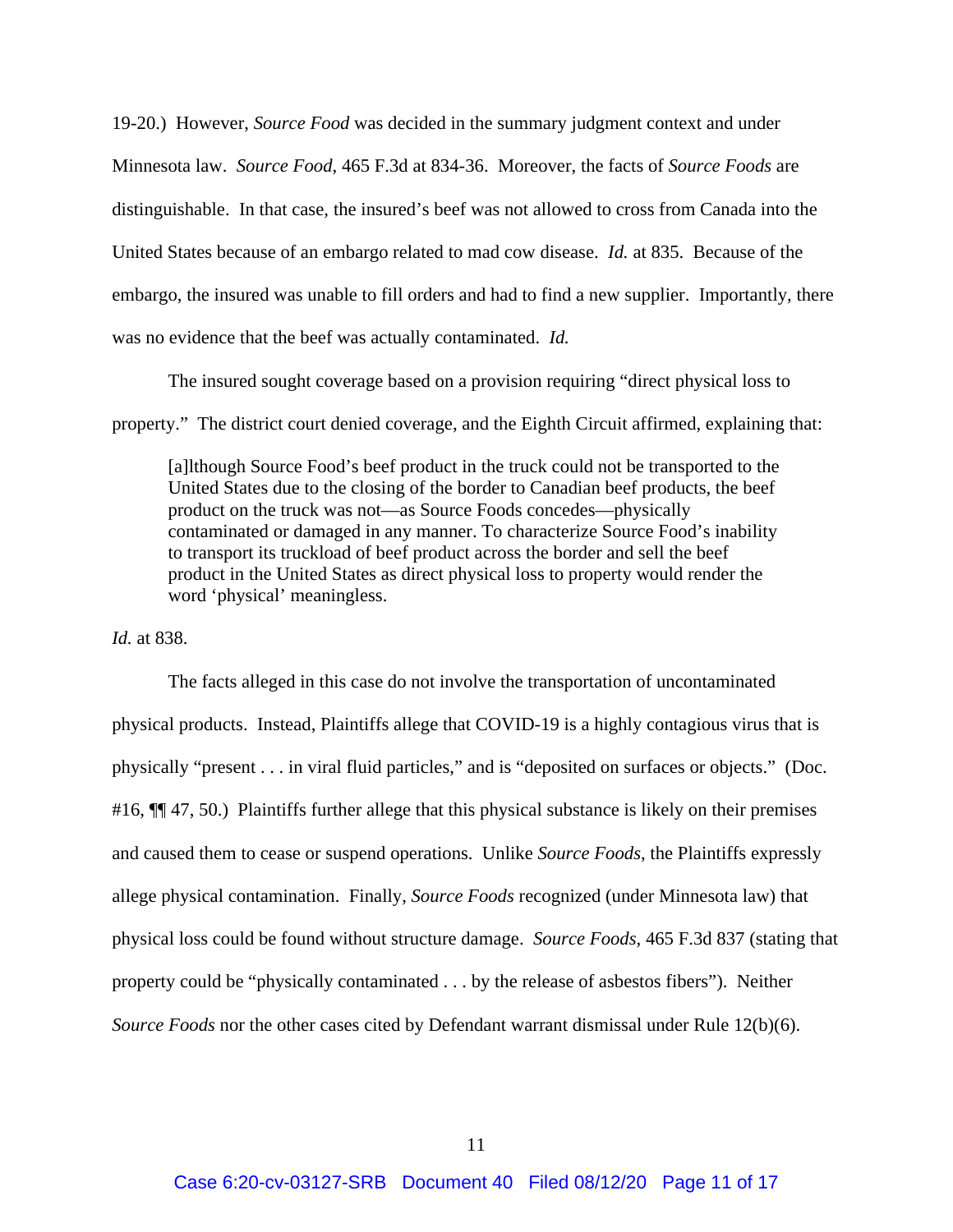Defendant's reply brief cites recent out-of-circuit decisions which found that COVID-19 does not cause direct physical loss. (Doc. #37, pp. 5-6.) For example, Defendant relies on *Social Life Magazine, Inc. v. Sentinel Ins. Co., Ltd.*, 1:20-cv-03311-VEC (S.D.N.Y. 2020). Defendant argues that "*Social Life* famously states that the virus damages lungs, not printing presses." (Doc. #37, p. 6.) But the present case is not about whether COVID-19 damages lungs, and the presence of COVID-19 on premises, as is alleged here, is not a benign condition. Regardless of the allegations in *Social Life* or other cases, Plaintiffs here have plausibly alleged that COVID-19 particles attached to and damaged their property, which made their premises unsafe and unusable.<sup>5</sup> This is enough to survive a motion to dismiss.

 Defendant also contends that if Plaintiffs' interpretation is accepted, physical loss would be found "whenever a business suffers economic harm." (Doc. #21, p. 22; Doc. #37, p. 2.) That is not what the Court holds here. Although Plaintiffs allege economic harm, that harm is tethered to their alleged physical loss caused by COVID-19 and the Closure Orders. (Doc. #1-1, ¶¶ 106- 107) (alleging that the COVID-19 pandemic and Closure Orders required Plaintiffs to "cease and/or significantly reduce operations at, and . . . have prohibited and continue to prohibit access

<sup>5</sup> Defendant also relies on *Gavrilides Mgmt. Co., LLC v. Michigan Ins. Co.*, Case No. 20-258-CB (Ingham County, Mich. July 1, 2020) (transcript regarding defendant's motion for summary disposition). (Doc. #37-2.) *Gavrilides* is distinguishable, in part, because the court recognized that "the complaint also states a[t] no time has Covid-19 entered the Soup Shop of the Bistro . . . and in fact, states that it has never been present in either location." (Doc. #37-2, p. 21.)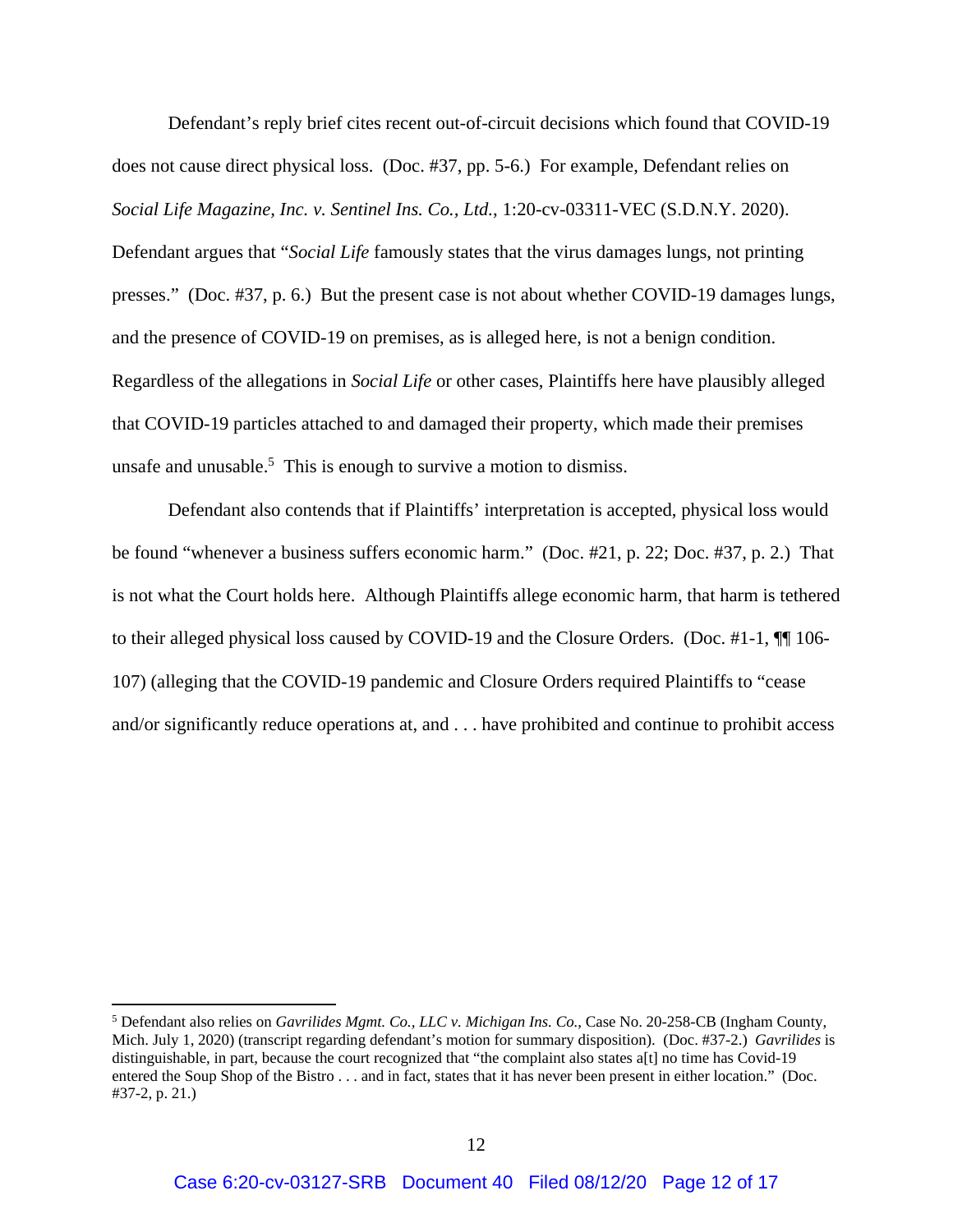to, the premises.")<sup>6</sup> For all these reasons, the Court finds that Plaintiffs have adequately alleged a direct physical loss under the Policies.<sup>7</sup>

#### **B. Plaintiffs Have Plausibly Stated a Claim for Civil Authority Coverage.**

Defendant next argues that Plaintiffs' claim for civil authority coverage should be dismissed for failure to state a claim. Defendant presents two arguments in support of dismissal. Defendant first contends that civil authority coverage requires "direct physical loss to property other than the Plaintiffs' property," and that "[j]ust as the Coronavirus is not causing direct physical loss to Plaintiffs' premises, it is not causing direct physical loss to other property." (Doc. #21, p. 27.)

 This argument is rejected for substantially the same reasons as discussed above. Plaintiffs adequately allege that they suffered a physical loss, and such loss is applicable to other property. Additionally, Plaintiffs allege that civil authorities issued closure and stay at home orders throughout Missouri and Kansas, which includes property other than Plaintiffs' premises.

 Defendant's second argument is that civil authority coverage "requires that access to Plaintiffs' premises be prohibited by an order of Civil Authority. But, none of the orders Plaintiffs allege prohibit access to their premises. To the contrary, the Plaintiffs admit . . . that the Closure Orders allowed restaurant premises to remain open for food preparation, take-out and

<sup>&</sup>lt;sup>6</sup> Defendant argues that COVID-19 does not present a physical loss because "the virus either dies naturally in days, or it can be wiped away." (Doc. #21, pp. 24-25.) However, as stated, a physical loss has been adequately alleged insofar as the presence of COVID-19 and the Closure Orders prohibited or significantly restricted access to Plaintiffs' premises. *See Gregory Packaging, Inc. v. Travelers Prop. Cas. Co. of Am.*, 2014 WL 6675934, at \* 6 (D.N.J. Nov. 25, 2014) (recognizing that "courts considering non-structural property damage claims have found that buildings rendered uninhabitable by dangerous gases or bacteria suffered direct physical loss or damage"). Defendant also argues that Plaintiffs have failed to adequately allege that COVID-19 was actually present on their premises. Based on Plaintiffs' allegations, and because of COVID-19's wide-spread, this argument is also rejected.

 $<sup>7</sup>$  Although it appears to be persuasive, the Court need not address Defendant's additional argument that the</sup> Amended Complaint fails to allege "physical damage."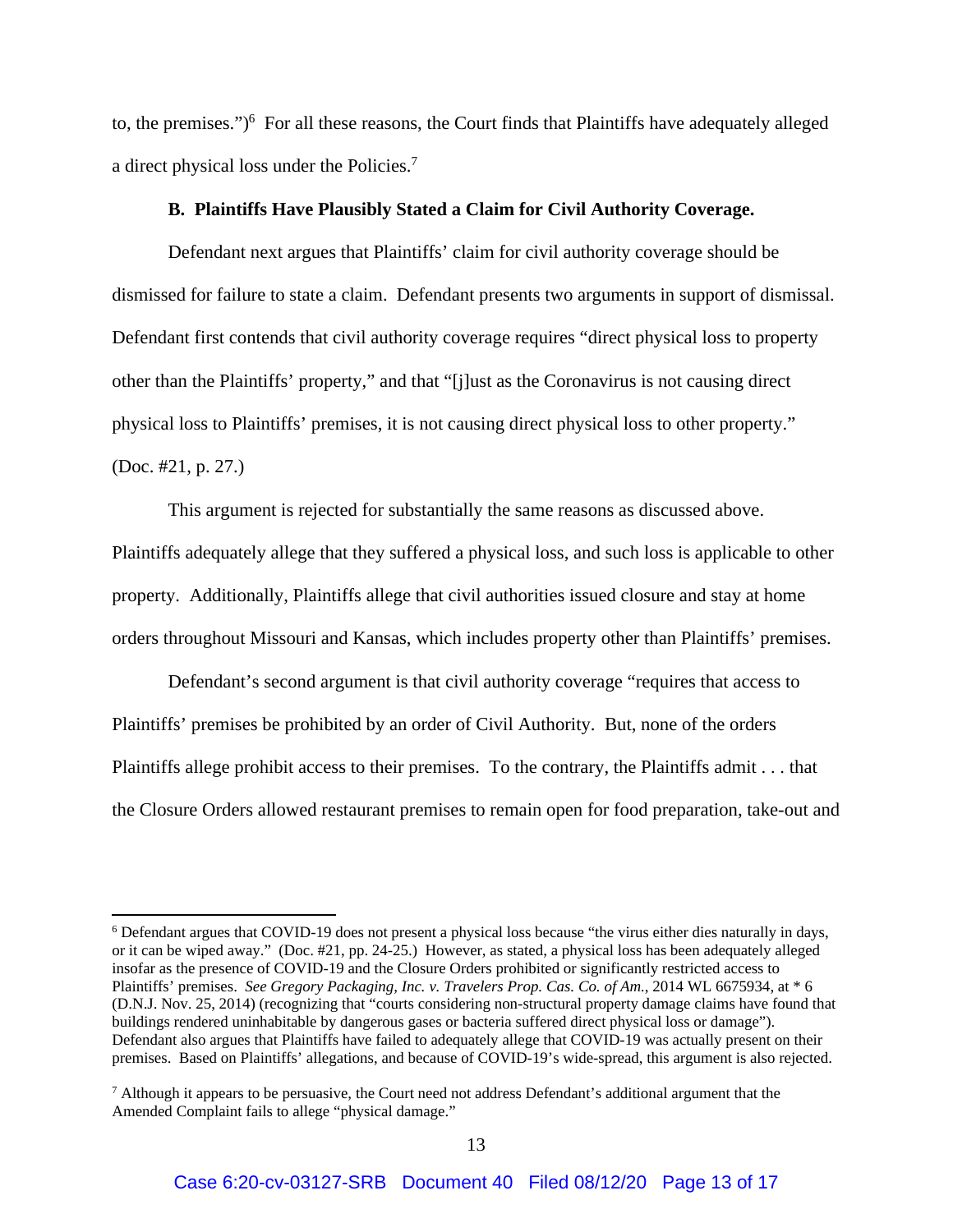delivery. Likewise, Plaintiffs concede that the Closure Orders did not prohibit access to salon premises." (Doc. #21, pp. 28-29) (citations omitted).

 Upon review of the record, the Court finds that Plaintiffs have adequately alleged that their access was prohibited. With respect to Studio 417's hair salons, the Amended Complaint alleges that a Closure Order "required hair salons and all other businesses that provide personal services to suspend operations." (Doc. #16,  $\sqrt{ }$  67.) With respect to Plaintiffs' restaurants, the Closure Orders mandated "that all inside seating is prohibited in restaurants," and that "every person in the State of Missouri shall avoid eating or drinking at restaurants," with limited exceptions for "drive-thru, pickup, or delivery options." (Doc. #16,  $\P$  71-80.)

 At the motion to dismiss stage, these allegations plausibly allege that access was prohibited to such a degree as to trigger the civil authority coverage. *Compare TMC Stores, Inc. v. Federated Mut. Ins. Co.*, No. A04-1963, 2005 WL 1331700, at \* 4 (Minn. Ct. App. June 7, 2005) ("Because access remained and the level of business was not dramatically decreased, the civil authority section of the insurance policy is inapplicable and the district court did not err in granting summary judgment."). This is particularly true insofar as the Policies require that the "civil authority prohibits access," but does not specify "all access" or "any access" to the premises. For these reasons, Plaintiffs have adequately stated a claim for civil authority coverage.

#### **C. Plaintiffs Have Plausibly Stated a Claim for Ingress and Egress Coverage.**

Defendant argues that Plaintiffs' claim for ingress and egress coverage should be dismissed for two reasons. First, Defendant argues that such coverage "requires both a direct physical loss at a location contiguous to the insured's property and the prevention of access to the insured's property as a result of that direct physical loss," and that Plaintiffs fail to allege a direct physical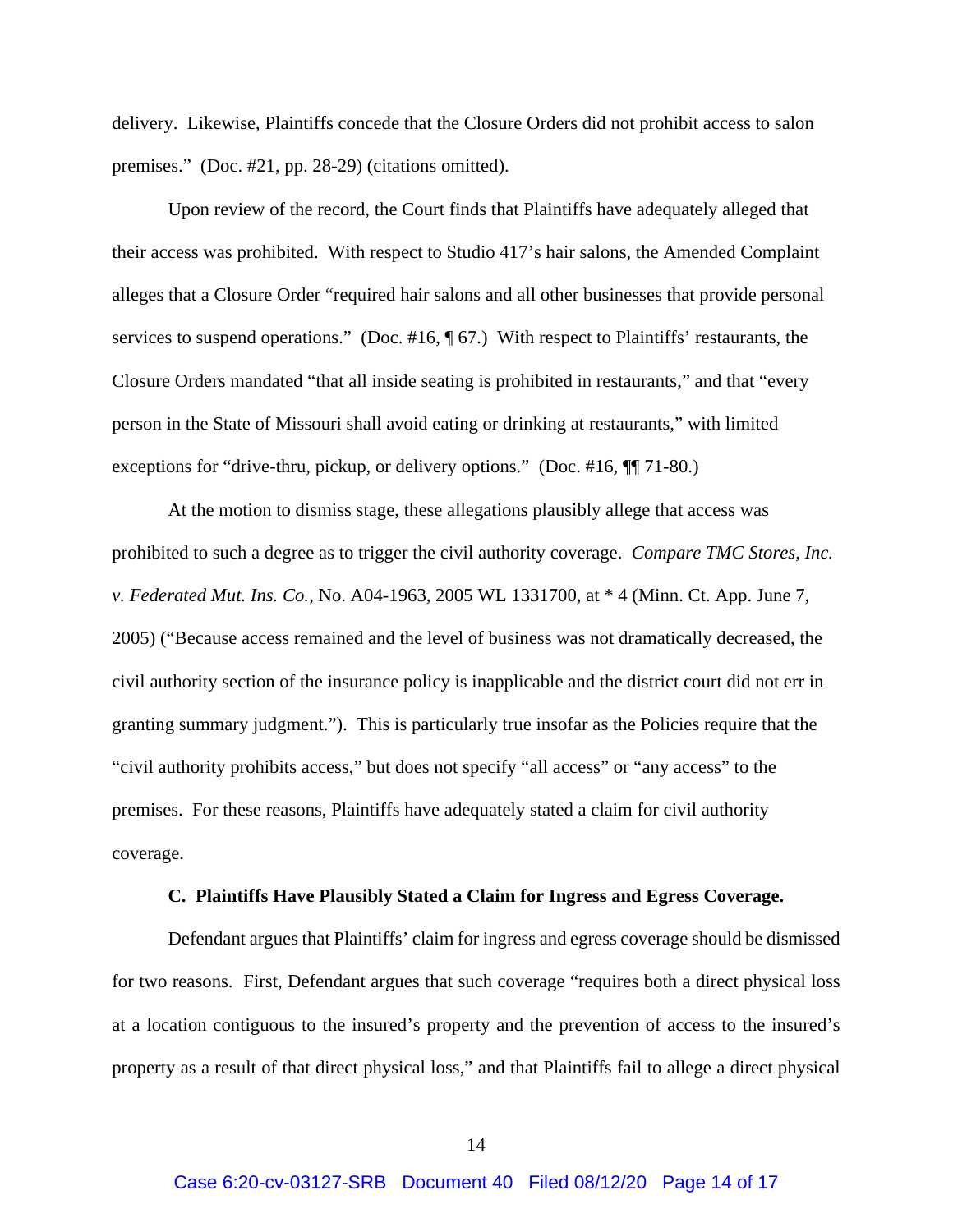loss to any location. (Doc. #21, p. 30.) For substantially the same reasons discussed above, this argument is rejected.

 Second, Defendant argues that this "coverage does not apply if ingress or egress from the 'premises' is prohibited by civil authority." (Doc. #21, p. 24; Doc. #1-1, p. 95.) Defendant contends that "[h]ere, the Closure Orders issued by civil authorities are the only identified causes of Plaintiffs' alleged losses." (Doc. #21, p. 30.) However, Plaintiffs have alleged that both COVID-19 and the Closure Orders rendered the premises unsafe for ingress and egress. (Doc. #1-1, p. 3, ¶ 14 ("Plaintiffs were forced to suspend or reduce business at their covered premises due to COVID-19 and the ensuing orders issued by civil authorities[.]"). The Court finds that Plaintiffs have adequately stated a claim for ingress and egress coverage.

#### **D. Plaintiffs Have Plausibly Stated a Claim for Dependent Property Coverage.**

Defendant argues that Plaintiffs' claim for dependent property coverage should be dismissed for two reasons. First, Defendant argues that this coverage "requires both a direct physical loss to dependent property and a necessary suspension of the insured's business as a result of that direct physical loss." (Doc. #21, p. 30.) Defendant contends that "[h]ere, again, the [Amended] Complaint does not allege any facts that show direct physical loss at any location, let alone a dependent property." (Doc. #21, pp. 30-31.) For substantially the same reasons discussed above, this argument is rejected.

 Second, Defendant argues that Plaintiffs have failed to adequately allege a suspension of their businesses because of the lack of material or services from a "dependent property." (Doc. #21, pp. 30-31.) As stated above, dependent property is defined as "property operated by others whom [the insured] depend[s] on to . . . deliver materials or services to [the insured] . . . [a]ccept [the insured's] products or services . . . [or] [a]ttract customers to [the insured's] business."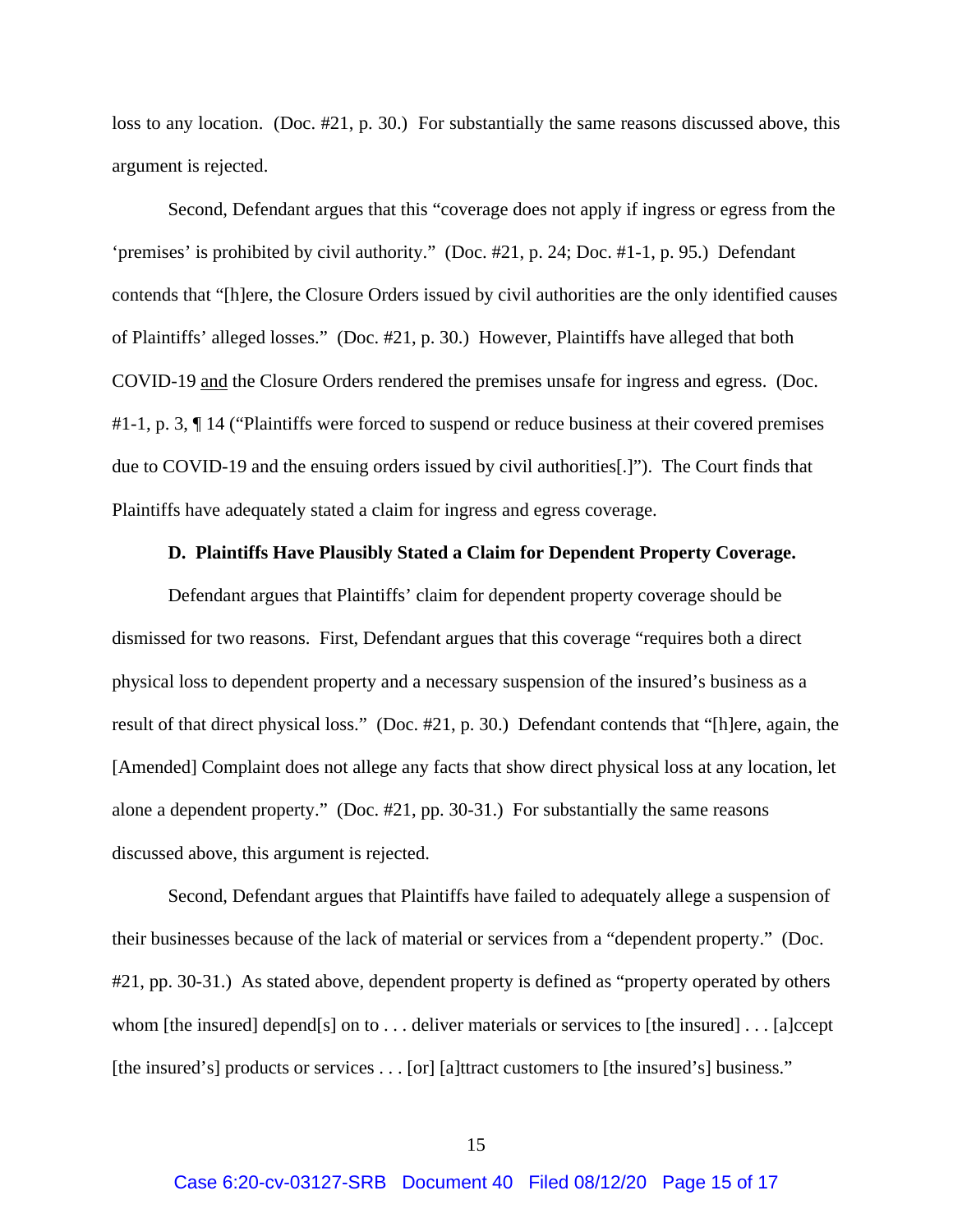(Doc. #1-1, p. 64.) The Amended Complaint adequately alleges that Plaintiffs suffered a loss of materials, services, and lack of customers as a result of COVID-19 and the Closure Orders. The Court therefore finds that Plaintiffs have adequately stated a claim for dependent property coverage.

#### **E. Plaintiffs Have Plausibly Stated a Claim for Sue and Labor Coverage.**

Finally, Defendant moves to dismiss Plaintiffs' claim for sue and labor coverage. Defendant argues that this is not an additional coverage, but instead imposes a duty on the insured to prevent further damage and to keep a record of expenses incurred in the event of a covered loss. Defendant argues that because Plaintiffs have failed to adequately allege a covered loss, a claim has not been stated for this coverage.

 However, regardless of the title of this claim, Defendant acknowledges that in the event of a covered loss, "the insured can recover these expenses[.]" (Doc. #21, p. 31.) As discussed above, the Court finds that Plaintiffs have adequately stated a claim for a covered loss. Moreover, Plaintiffs allege that in complying with the Closure Orders and by suspending operations, they "incurred expenses in connection with reasonable steps to protect Covered Property." (Doc. #16, ¶ 250.) Consequently, the Court finds that Plaintiffs have adequately stated a claim for sue and labor coverage.

 In sum, Defendant's motion to dismiss will be denied in its entirety. The Court emphasizes that Plaintiffs have merely pled enough facts to proceed with discovery. Discovery will shed light on the merits of Plaintiffs' allegations, including the nature and extent of COVID-19 on their premises. In addition, the Court emphasizes that all rulings herein are subject to further review following discovery. Subsequent case law in the COVID-19 context, construing